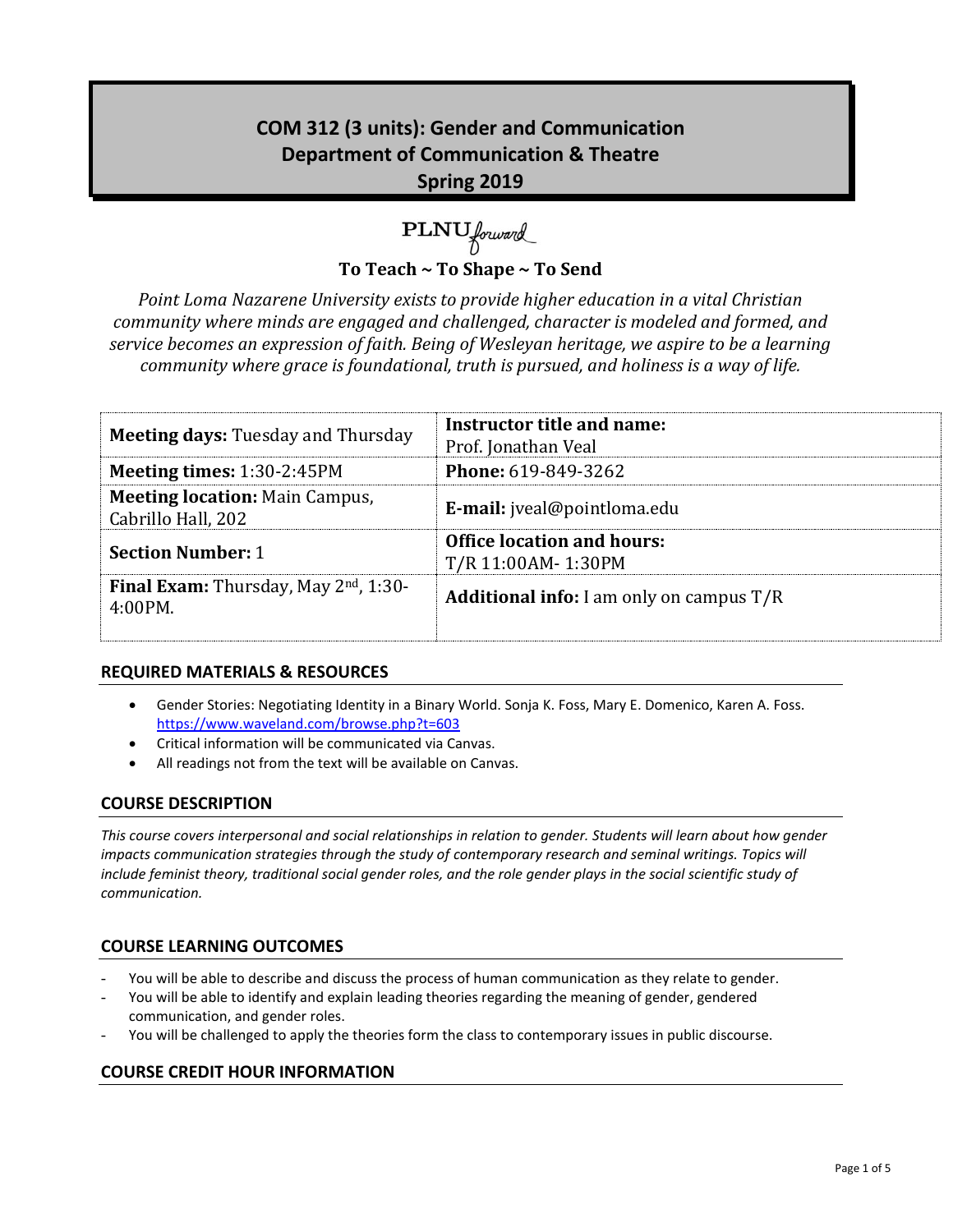In the interest of providing sufficient time to accomplish the stated Course Learning Outcomes, this class meets the PLNU credit hour policy for a 3 Unit class delivered over 16 weeks. Specific details about how the class meets the credit hour requirement can be provided upon request.

#### **COURSE PROCEDURE**

- 1. You are expected to be familiar with all material in Canvas, including this syllabus and class schedule.
- 2. On Lecture Days: Students must arrive on time and prepared to engage. Electronic devices will be limited to note taking and research uses. The professor has the final say over the use of electronic devices
- 3. On Presentation Days: Students will be expected to present a short summary of a particular concept in the reading. Students should arrive prepared to present for between 5-7 minutes in accordance with the rubric provided.
- 4. Students will actively listen to their classmates during speeches and offer appropriate constructive criticism.

#### **ASSESSMENT & GRADING**

#### G**rade Scale (% to Letter):**

| 93-100 | А  | 73-76    | C  |
|--------|----|----------|----|
| 90-92  | А- | 70-72    | C- |
| 87-89  | B+ | 67-69    | D+ |
| 83-86  | B  | 63-66    | D  |
| 80-82  | B- | 60-62    | D- |
| 77-79  | C+ | $0 - 59$ | F  |

#### **Course Point Values:**

| Assignment*                                                      | <b>Point Value</b> |
|------------------------------------------------------------------|--------------------|
| Quizzes/ Class Activities (5 at 20 pts. Each)                    | 100                |
| Midterm Exam                                                     | 100                |
| Weekly Engagements (5 out of 9 must be completed for 40pts each) | 200                |
| <b>Final Exam</b>                                                | 100                |
| <b>Communication Analysis Project</b>                            | 150                |
| Attendance/Participation                                         | 50                 |
| <b>Total</b>                                                     | 700                |

\*All paper assignments will be accompanied by a rubric to be provided at the time the paper is assigned. All assignments should conform to APA style.

# **STUDENT RESPONSIBILITY**

It is the student's responsibility to maintain his/her class schedule. Should the need arise to drop this course (personal emergencies, poor performance, etc.), the student has the responsibility to follow through (provided the drop date meets the stated calendar deadline established by the university), not the instructor. Simply ceasing to attend this course or failing to follow through to arrange for a change of registration (drop/add) may easily result in a grade of F on the official transcript.

#### **INCOMPLETES AND LATE ASSIGNMENTS**

All assignments are to be submitted/turned in by the beginning of the class session when they are due—including assignments posted online. The professor reserves the right to assign partial or no credit for late assignments.

#### **ATTENDANCE AND PARTICIPATION**

Regular and punctual attendance at all classes is considered essential to optimum academic achievement. You are expected to attend each class session. It is recognized that many of you have outside commitments to the university; these are considered excused, but must be cleared with the instructor PRIOR to the absence and written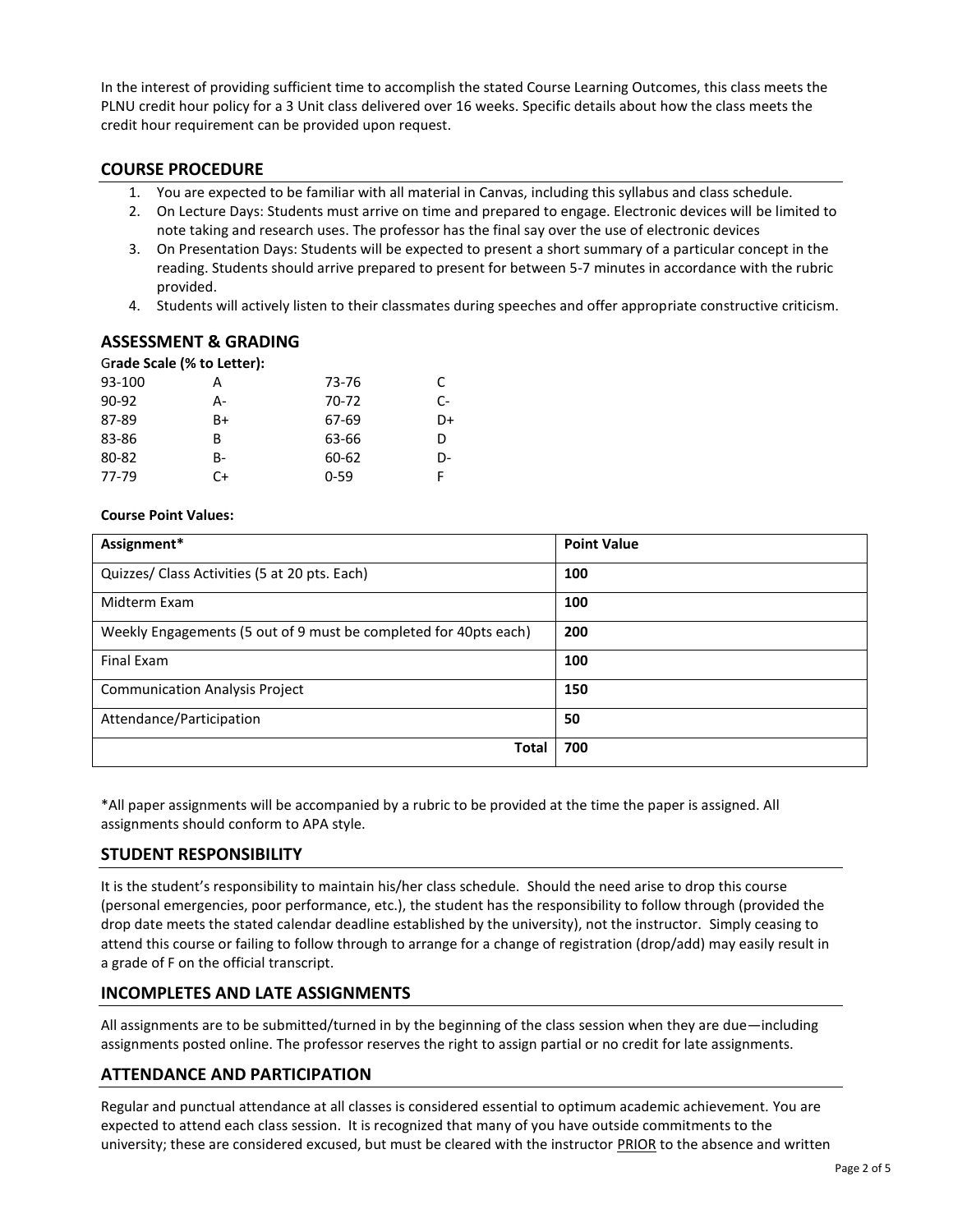documentation presented, including sports. If you are absent from more than 10 percent of class meetings, I have the option of filing a written report, which may result in de-enrollment. If the absences exceed 20 percent, you may be de-enrolled without notice. If the date of de-enrollment is past the last date to withdraw from a class, you will be assigned a grade of W or WF consistent with university policy in the grading section of the catalog. See Academic [Policies](http://www.pointloma.edu/experience/academics/catalogs/undergraduate-catalog/point-loma-education/academic-policies) in the undergrad student catalog.

# **USE OF TECHNOLOGY**

Point Loma Nazarene University encourages the use of technology for learning, communication, and collaboration. However, cell phones must be on silent and texting should be reserved for before and after class. Laptops, tablets and all other electronic devices are welcome on the condition they improve student note taking or research. The use of technology in a manner not according to the instruction of the professor may be counted as an absence and impact your final grade.

#### **ACADEMIC HONESTY**

"PLNU exists to provide higher education in a vital Christian community where minds are engaged and challenged, character is modeled and formed…"(PLNU Catalog). As such students should demonstrate academic honesty by doing original work and by giving appropriate credit to the ideas of others. As explained in the university catalog, academic dishonesty is the act of presenting information, ideas, and/or concepts as one's own when in reality they are the results of another person's creativity and effort. Violations of university academic honesty include cheating, plagiarism, falsification, aiding the academic dishonesty of others, or malicious misuse of university resources. A faculty member who believes a situation involving academic dishonesty has been detected may assign a failing grade for a) that particular assignment or examination, and/or b) the course following the procedure in the university catalog. Students may appeal also using the procedure in the university catalog. Se[e Academic Policies](http://www.pointloma.edu/experience/academics/catalogs/undergraduate-catalog/point-loma-education/academic-policies) for further information.

# **ACADEMIC ACCOMMODATIONS**

While all students are expected to meet the minimum academic standards for completion of this course as established by the instructor, students with disabilities may request academic accommodations. At Point Loma Nazarene University, students must request that academic accommodations by filing documentation with the [Disability Resource Center](http://www.pointloma.edu/experience/offices/administrative-offices/academic-advising-office/disability-resource-center) (DRC), located in the Bond Academic Center. Once the student files documentation, the Disability Resource Center will contact the student's instructors and provide written recommendations for reasonable and appropriate accommodations to meet the individual needs of the student. See [Academic Policies](http://www.pointloma.edu/experience/academics/catalogs/undergraduate-catalog/point-loma-education/academic-policies) in the (undergrad/graduate as appropriate) academic catalog.

#### **FERPA POLICY**

In compliance with federal law, neither PLNU student ID nor social security number should be used in publicly posted grades or returned sets of assignments without student written permission. This class will meet the federal requirements by (Note: each faculty member should choose one strategy to use: distributing all grades and papers individually; requesting and filing written student permission; or assigning each student a unique class ID number not identifiable on the alphabetic roster.). Also in compliance with FERPA, you will be the only person given information about your progress in this class unless you have designated others to receive it in the "Information Release" section of the student portal. See [Policy Statements](http://www.pointloma.edu/experience/academics/catalogs/undergraduate-catalog/policy-statements) in the (undergrad/ graduate as appropriate) academic catalog.

# **FINAL EXAMINATION POLICY**

Successful completion of this class requires taking the final examination **on its scheduled day**. The final examination schedule is posted on th[e Class Schedules](http://www.pointloma.edu/experience/academics/class-schedules) site and on Canvas. No requests for early examinations or alternative days will be approved.

#### **COPYRIGHT POLICY**

Point Loma Nazarene University, as a non-profit educational institution, is entitled by law to use materials protected by the US Copyright Act for classroom education. Any use of those materials outside the class may violate the law.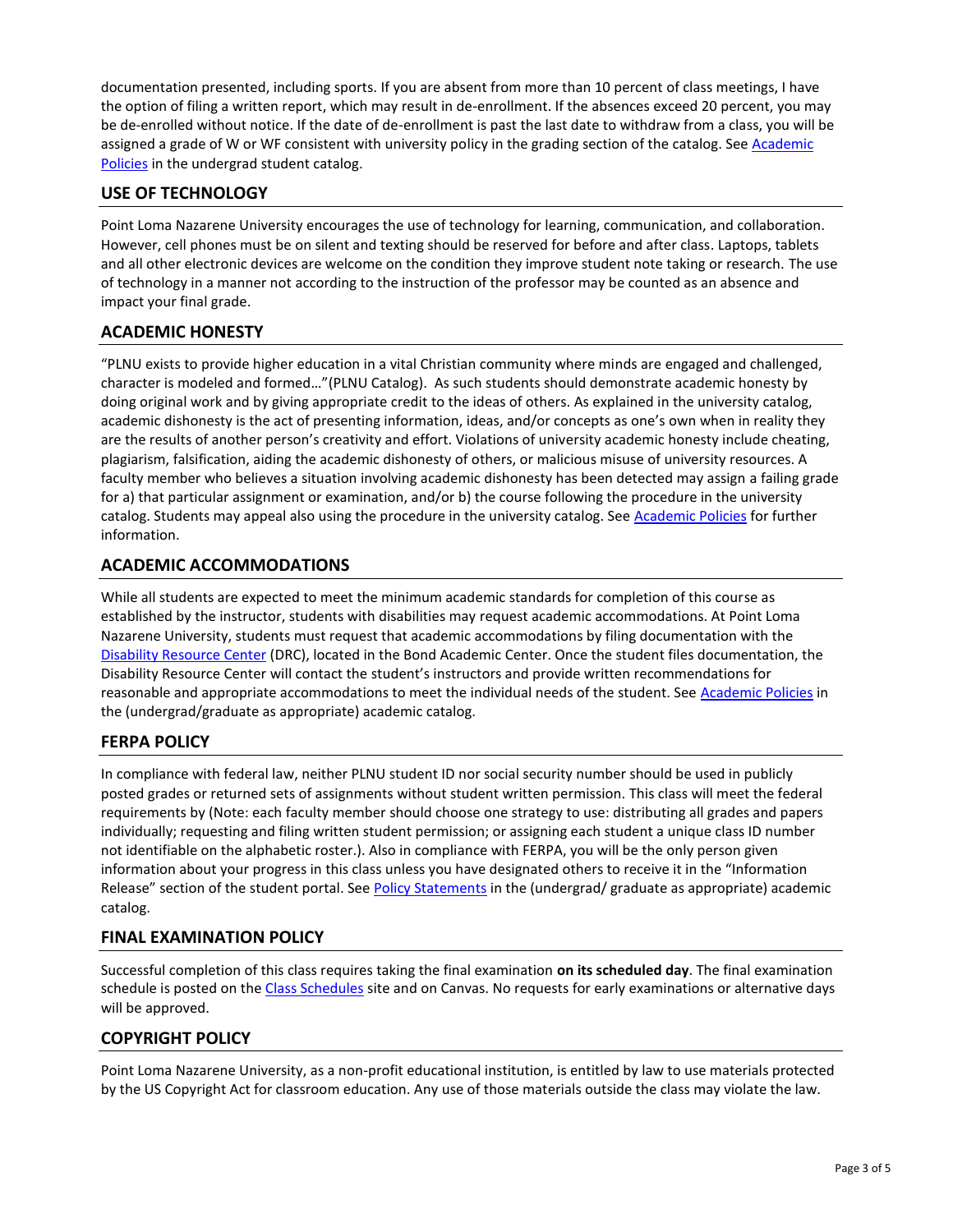# **COURSE CALENDAR** (subject to change)

| Date                     | <b>Discussion/ Activity</b>                    | <b>HW Due</b>                           | <b>HW Assigned</b>                             |
|--------------------------|------------------------------------------------|-----------------------------------------|------------------------------------------------|
| Jan 10 <sup>th</sup>     | Welcome to Gender: An Overview and<br>Syllabus |                                         | Read Syllabus                                  |
| Jan 15 <sup>th</sup>     | Definitions                                    | Read Syllabus                           | <b>Read Gender Stories</b><br>Chapter 1        |
| Jan 17th                 | Reality: What is it?                           | Read Gender<br>Stories Chapter 1        | <b>Read Gender Stories</b><br>Chapter 2        |
| Jan 22nd                 | Gender Communication in Social Science         | <b>Read Gender</b><br>Stories Chapter 2 | <b>Read Gender Stories</b><br>Chapter 4        |
| Jan 24th                 | <b>Traditional Gender Roles</b>                | <b>Read Gender</b><br>Stories Chapter 4 | Read Beauvoir pg.<br>193-223 -<br>Engagement 1 |
| Jan 29th                 | Gender and Relationships                       | Engagement 1                            |                                                |
| Jan 31st                 | <b>Structural Oppression and Gender</b>        |                                         | Read Woolf-<br>Engagement 2                    |
| Feb 5 <sup>th</sup>      | The First Wave: Women in a new<br>sphere.      | Engagement 2                            |                                                |
| Feb 7 <sup>th</sup>      | The First Wave: Women as political<br>actors   |                                         | Read Campbell -<br>Engagement 3                |
| Feb 12th                 | Second Wave: Feminism and Counter<br>Culture   | Engagement 3                            | <b>Read Gender Stories</b><br>Chapter 3        |
| Feb 14th                 | <b>Master Narratives and Binaries</b>          | <b>Read Gender</b><br>Stories Chapter 3 | <b>Read Gender Stories</b><br>Chapter 5        |
| Feb 19th                 | Gender and Culture                             | <b>Read Gender</b><br>Stories Chapter 5 |                                                |
| Feb 21st                 | Discussion: Communication Analysis<br>Project  |                                         |                                                |
| Feb 26th                 | Midterm Study Guide                            |                                         |                                                |
| Feb $28^{\overline{th}}$ | Midterm                                        |                                         |                                                |